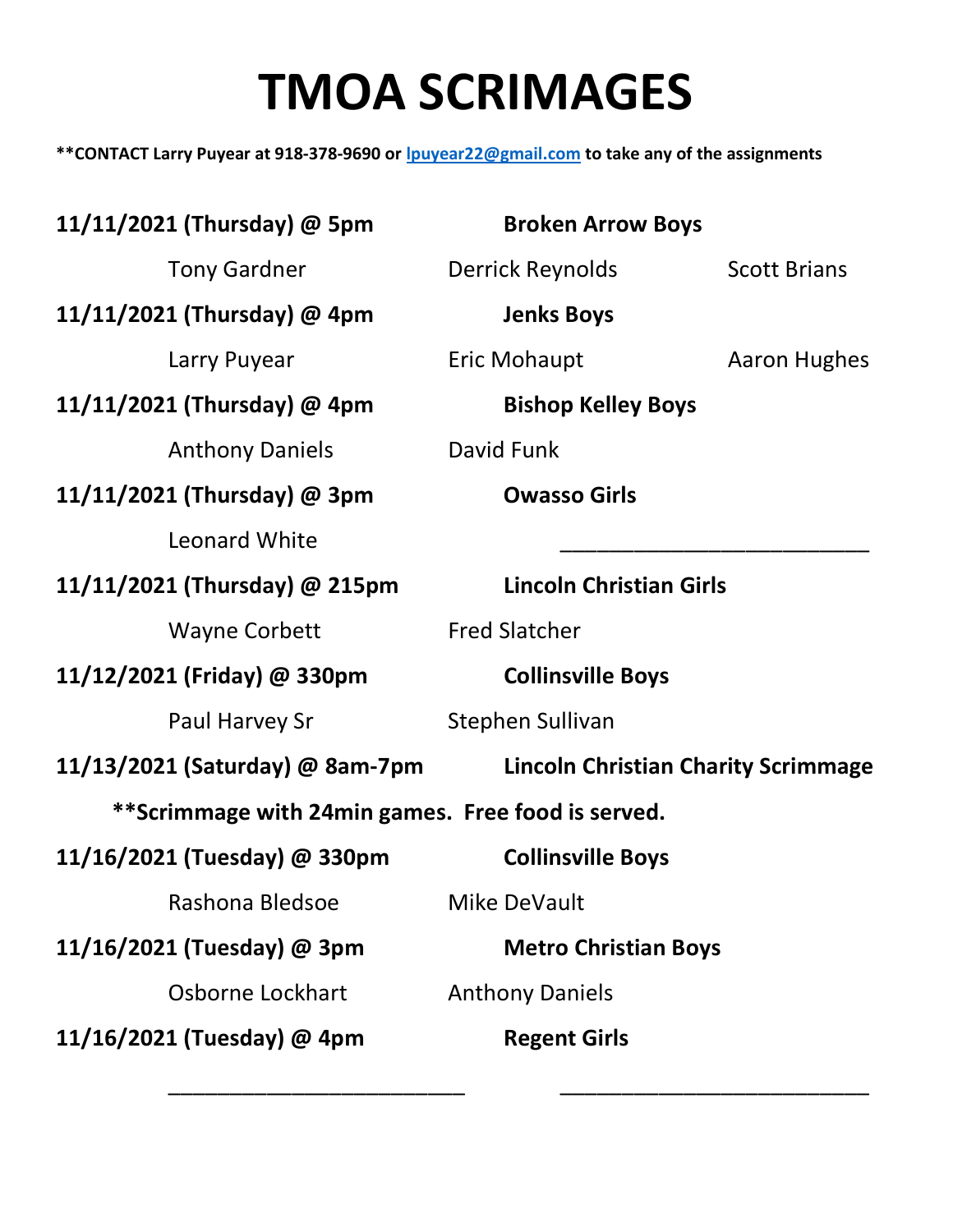| 11/17/2021 (Wednesday) @ 330pm | <b>Mannford Boys</b>          |
|--------------------------------|-------------------------------|
| <b>Carson Maple</b>            | Mike DeVault                  |
| 11/17/2021 (Wednesday) @ 4pm   | <b>Metro Christian Girls</b>  |
| Leonard White                  |                               |
| 11/18/2021 (Thursday) @ 4pm    | <b>Holland Hall Boys</b>      |
| Randy Hill                     | David Funk                    |
| 11/18/2021 (Thursday) @ 4pm    | <b>Coweta Boys</b>            |
| <b>Scott Brians</b>            | Larry Nagel                   |
| 11/19/2021 (Friday) @ 345pm    | <b>Regent Prep Boys</b>       |
|                                |                               |
| 11/20/2021 (Saturday) @ 10am   | <b>Union Girls</b>            |
| Osborne Lockhart               | <b>Anthony Daniels</b>        |
| 11/20/2021 (Saturday) @ 10am   | <b>Lincoln Christian Boys</b> |
|                                |                               |
| 11/22/2021 (Monday) @ 345pm    | <b>Holland Hall Boys</b>      |
| Randy Hill                     | <b>Tony Gardner</b>           |
| 11/22/2021 (Monday) @ 1030am   | <b>Kiefer</b>                 |
| <b>Randy Hill</b>              | <b>Tony Gardner</b>           |
| 11/22/2021 (Monday) @ 1pm      | <b>Haskell Boys</b>           |
|                                |                               |
| 11/22/2021 (Monday) @ 2pm      | <b>Bixby Girls</b>            |
| Rashona Bledsoe                | David Funk                    |
| 11/22/2021 (Monday) @ 10am     | <b>Sapulpa Girls</b>          |
|                                |                               |